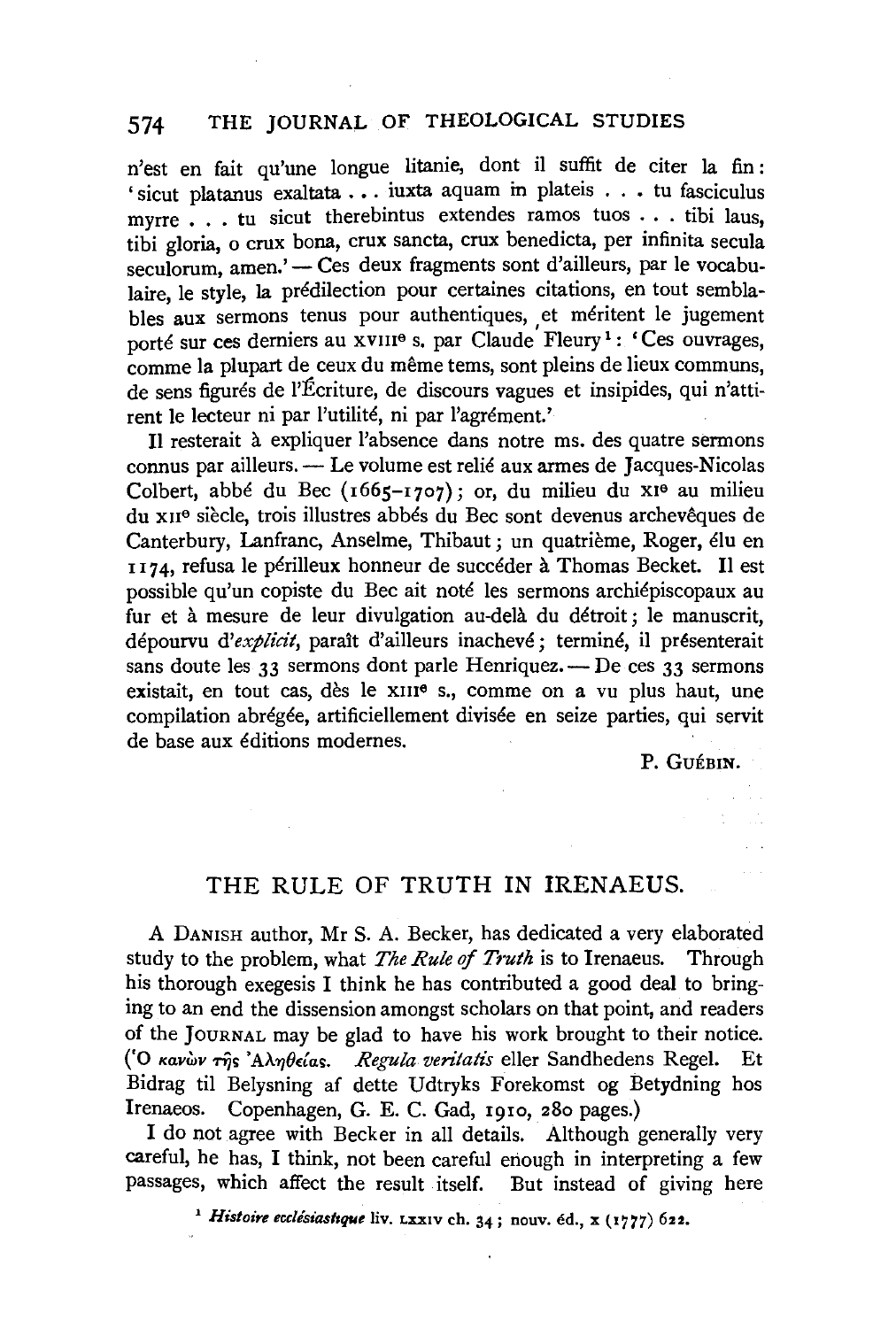a review of the book, I prefer to point to the problem itself and how it is to be solved according to my opinion. We begin with an analysis of the passages in which the expression *Rule* of *Truth* is to be found, and a few others of importance for the question. I quote in *Adv. haer.* the chapters according to Massuet, the pages according to Harvey; for the *Epideixis* the edition of Harnack.

I ix  $4$ ; Harvey I p. 87 f. The argument of Irenaeus is as follows. Suppose a man to destroy a mosaic image of a king and arrange the stones so as to form the picture of a fox, declaring it to be the same picture (I viii  $r$ ; Harvey I p. 67), or to take some verses by Homer and out of them make a new poem (a so-called *Cento).* This is just what the Gnostics do : they take expressions from the Scriptures, especially from the Prologue to the Gospel of St John, and use them in quite another connexion and meaning. But he who knows the true picture of the king will not accept that of the fox ; he who knows his Homer will detect the *Cento* to be false. Oύτω δε και ο τον κανόνα της άληθείας nKAtvij *£v (aV'Tce KaTlxwv, 3v Si?i TOV {3a7r'T{rrµ,aTO') £lAYJcp£, Ta* µ,~v *lK TWV ypacpwv l>v6µ,am, Kal Ta> ,\lfm, Kal* Tas *7rapa{3oA.a> bnyv<firr£Tai,* T~v Sf: ,., *Q,\',J. arr'f'YJJJ-OV V7r0 ''()* £rFtV *TaVT'Y}V* '[•~]••' *avTwV OVK £7rt)'VWU'£Tal* .•• *£V* .,~ *£KarFTOV* 0£ ""~ *TWV*   $\epsilon$ *ipημένων αποδούς τη ιδία τάξει, και προσαρμόσας τω της αληθείας σωματίω, yvµvώσει και αννπόστατον επιδείξει το πλάσμα αυτ*ών.

'O  $\kappa a\nu\omega\nu\tau\hat{\eta}s$   $\partial\lambda\eta\theta\epsilon\hat{\iota}a\varsigma$  must be something which includes the terms abused by the Gnostics (such as Pater, Charis, Monogenes, Aletheia, Logos, Zoe, Anthropos, Ecclesia). Then it must be either *the Scriptures*  or *the main content* of *the Scriptures.* That it is said to have been received at Baptism cannot overthrow this explanation and lead us to think of a short formulated Creed. But in some way or other there must have been given at the Baptism or at the baptismal instruction some knowledge of the principal content and expressions of Scripture. And then the Christian, who knows these expressions, will again make them harmonize with the *The Body* of *Truth,* i.e. the principal Christian doctrine, especially contained in Scripture. For shewing that the diminutive form  $\sigma \omega \mu \acute{a} \tau \omega \nu$  is not to be urged I must refer to Becker, p. 19 ff.

I xxii; Harvey I p. 188 f 'Cum teneamus autem nos regulam veritatis, id est quia sit unus Deus omnipotens, qui omnia condidit per Verbum suum . . . quemadmodum Scriptura dicit . . . Hanc ergo tenentes regulam ... facile eos deviasse a veritate arguimus '.

The content· of *The Rule* of *Truth* is here : the belief in one God the Creator proclaimed in Scripture.

II xxv 1 ; Harvey I p. 343. We ought to interpret details in Scripture from its main content. 'Non enim regula ex numeris, sed numeri ex regula.' In a musical composition we ought to catch the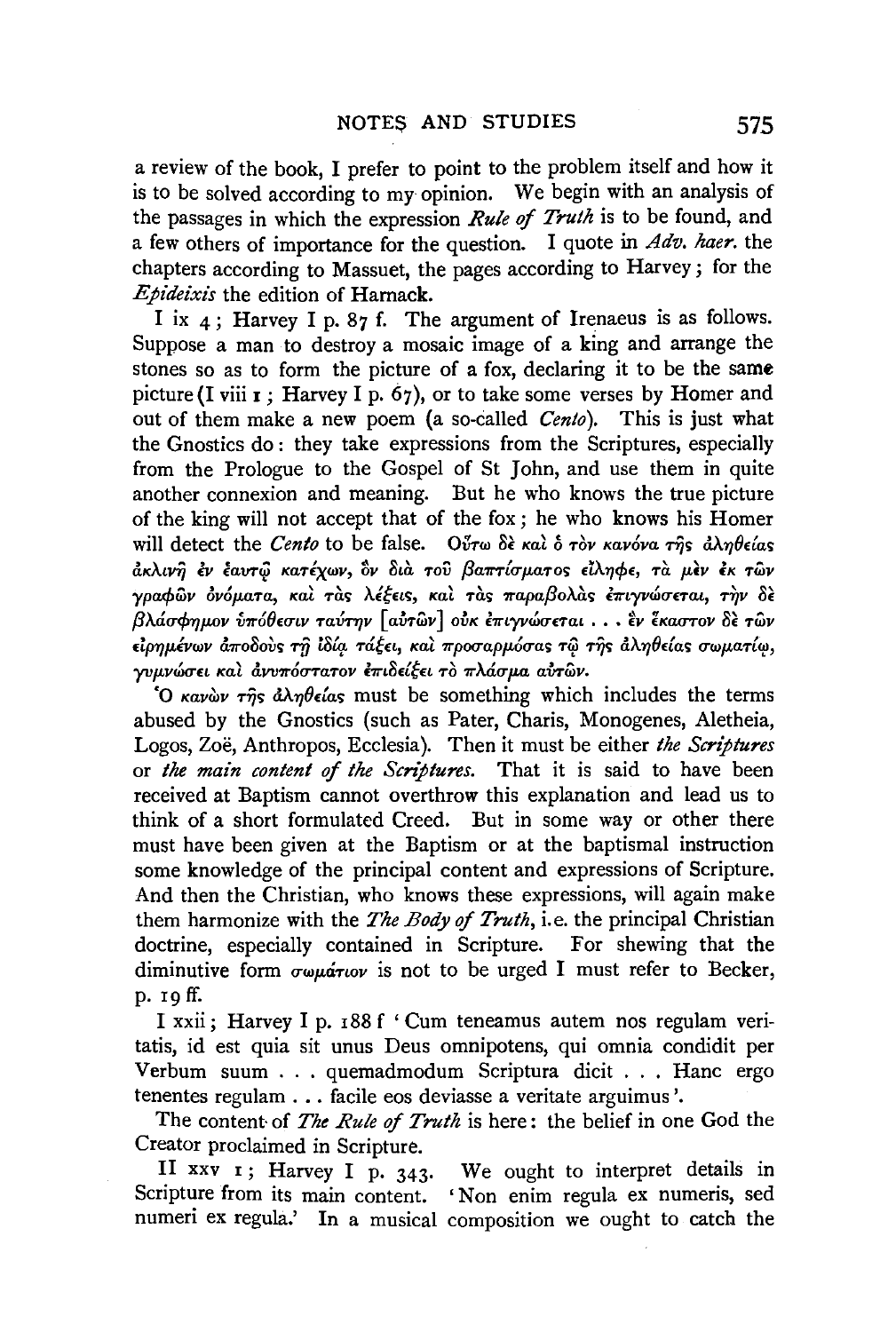# 576 THE JOURNAL OF THEOLOGICAL STUDIES

principal theme. So in Scripture we must glorify its compositor (i.e. God) 'nusquam transferentes regulam, neque errantes ab artifice, neque abiicientes fidem quae est in unum Deum qui fecit omnia '.

II xxvii  $r$  ; Harvey I p. 347 f. In interpretation of the Scriptures we ought to begin with the clear passages, then we shall be safe. 'et veritatis corpus (the correction of Kunze and Becker instead of the meaningless *a veritate corpus)* integrum ... perseverat '. If on the other hand we combine uncertain passages with others just as uncertain, 'sic enim apud nullum erit regula veritatis'.

II xxviii  $r$ ; Harvey I p. 349 'Habentes itaque regulam ipsam veritatem '.

In these last three passages there can be no doubt of the explanation : *The Rule* of *Truth* is the main, unambiguous content of the Scriptures. And the last quoted passage shews that at least here the *kav*<sub>w</sub> *is* the  $\partial \lambda \eta \theta_{\epsilon}$  so that the genitive may be explained as gen. appos.

The first chapters of lib. III are generally taken as a proof that Irenaeus fights against the Gnostics, taking his stand rather on tradition or on the Baptismal Creed than on Scripture. But rightly understood they say just the opposite.

III i 1 ; Harvey II p. 2 'Non enim per alias dispositionem salutis nostrae cognovimus, quam per eos per quos Evangelium pervenit ad nos : quod quidem tune praeconaverunt, postea vero per Dei voluntatem in Scripturis nobis tradiderunt, fundamentum et columnam fidei nostrae futurum '.

The proclamation of the first witnesses of Christ is according to the will of God continued and perpetuated in Scripture ; *fundamentum* ... *futurum* relates not simply to *Evangelium,* but to *Evangelium in Scripturis.* 

III ii  $I$ ; Harvey II p. 7. The assertion here, that the true tradition is not to be found in the Scriptures themselves, but transmitted *per vivam vocem-this* assertion is not that of Irenaeus himself, but of the Gnostics. And they by means of their secret traditions spoil *The Rule of Truth (regulam 'veritatis depravans),* which also here seems to indicate the true, genuine Christianity.

But then Irenaeus follows the Gnostics on the battle-ground they prefer : tradition outside Scripture. He is sure he shall be able to refute them on that ground. For there is a true Catholic tradition handed down through the Bishops ; as examples he quotes Rome and Asia Minor. This tradition, he says III iv  $I$ ; Harvey II p. 15 f, is so full and valid that it would be sufficient even if we had no apostolic writings. But this is only an imaginary situation. Very few really depend upon tradition alone, only  $(a)$  The Churches outside the Greek-Latin world, who have no translations of the Bible in their tongue ;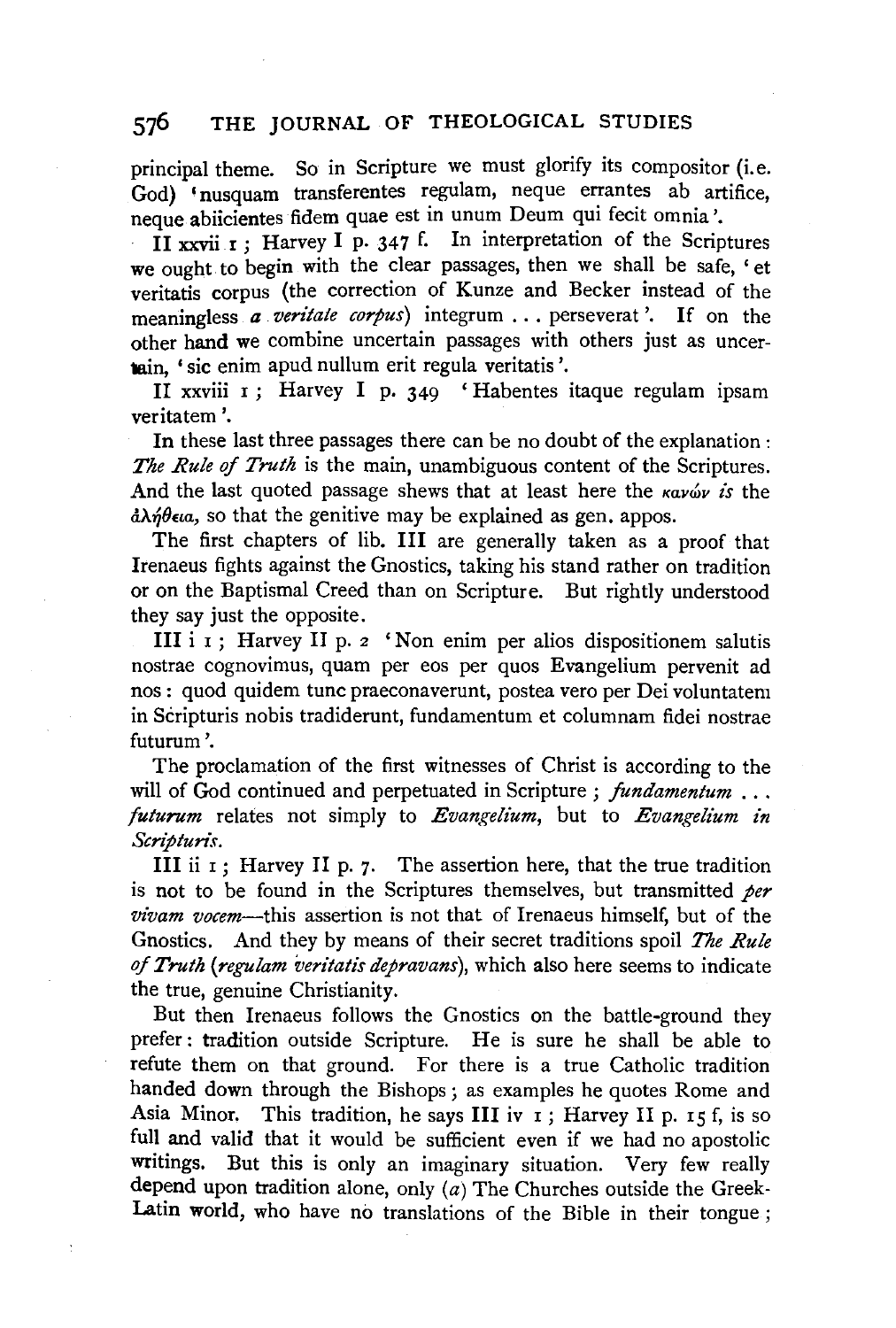(b) all Christians in smaller questions *(de aliqua modica quaestione),*  probably such as to which Scripture gives no certain evidence.

Now let us see the surroundings of the chapters in question.

II xxxv 3 ; Harvey I p. 387 'Sed ne putemur fugere illam quae ex Scripturis Dominicis est probationem, ipsis Scripturis multo manifestius et clarius hoe ipsam praedicantibus ... ex Scripturis divinis probationes apponemus in medio omnibus amantibus veritatem '.

So ends lib. II, i.e. in lib. III Irenaeus will give the evidence from the Scriptures.

III v  $\mathbf{I}$ ; Harvey II p. 18 ' Traditione igitur quae est ab Apostolis sic se habente in Ecclesia et permanente apud nos, revertamur ad eam quae est ex Scripturis ostensionem .. .'

So Irenaeus says having finished the evidence from tradition. *Ergo,*  this passage about tradition is a parenthesis. Before going on to develope his proper subject in lib. III, the evidence from Scriptures, Irenaeus will strengthen his position against an eventual appeal from Scripture to tradition. This parenthesis is surely interesting, but it can by no means be allowed to dominate the understanding of Irenaeus's principal views and methods.

III xi I; Harvey II p. 40 f 'Omnia igitur talia (i.e. the statements of the Gnostics) circumscribere (exclude) volens discipulus Domini et regulam veritatis constituere in Ecclesia, quia est unus Deus omnipotens, qui per Verbum suum omnia fecit ... sic inchoavit in ea quae est secundum Evangelium doctrina : In principio erat Verbum ', &c.

*The Rule of Truth* here is the belief in God's creation and salvation, and this is proclaimed in the Gospel of St John.

A little later (III xi  $7$ ; Harvey II p. 46 f; the Greek text is here to be corrected by the Latin) Irenaeus gives his proof, that there can only be four Gospels as there are four corners of the earth. The pillar of the Church, he says, is  $(1)$  the Gospel (i. e. the four Gospels),  $(2)$  the Spirit of Life, always breathing eternal life out from the four Gospels. This is a very strong instance that to Irenaeus Scripture is the principal objective basis of the Church.

III xii 6; Harvey II p.  $59$ . The Gnostics try to evade the demonstration from the Acts of the Apostles by assuming an accommodation by the Apostles. 'Secundum hunc igitur sermonem apud neminem erit regula veritatis, sed omnes discipuli omnibus imputabunt . . . Superfluus autem et inutilis adventus Domini parebit .. .'

*The Rule* of *Truth* is also here the genuine Christianity. A more special meaning (the content of the Acts or of the writings of St Luke) is to be found in III xv 6; Harvey II p. 79. The Gnostics reject the statement of the Acts about St Paul ; but God has just arranged it so

VOL. XIII. P p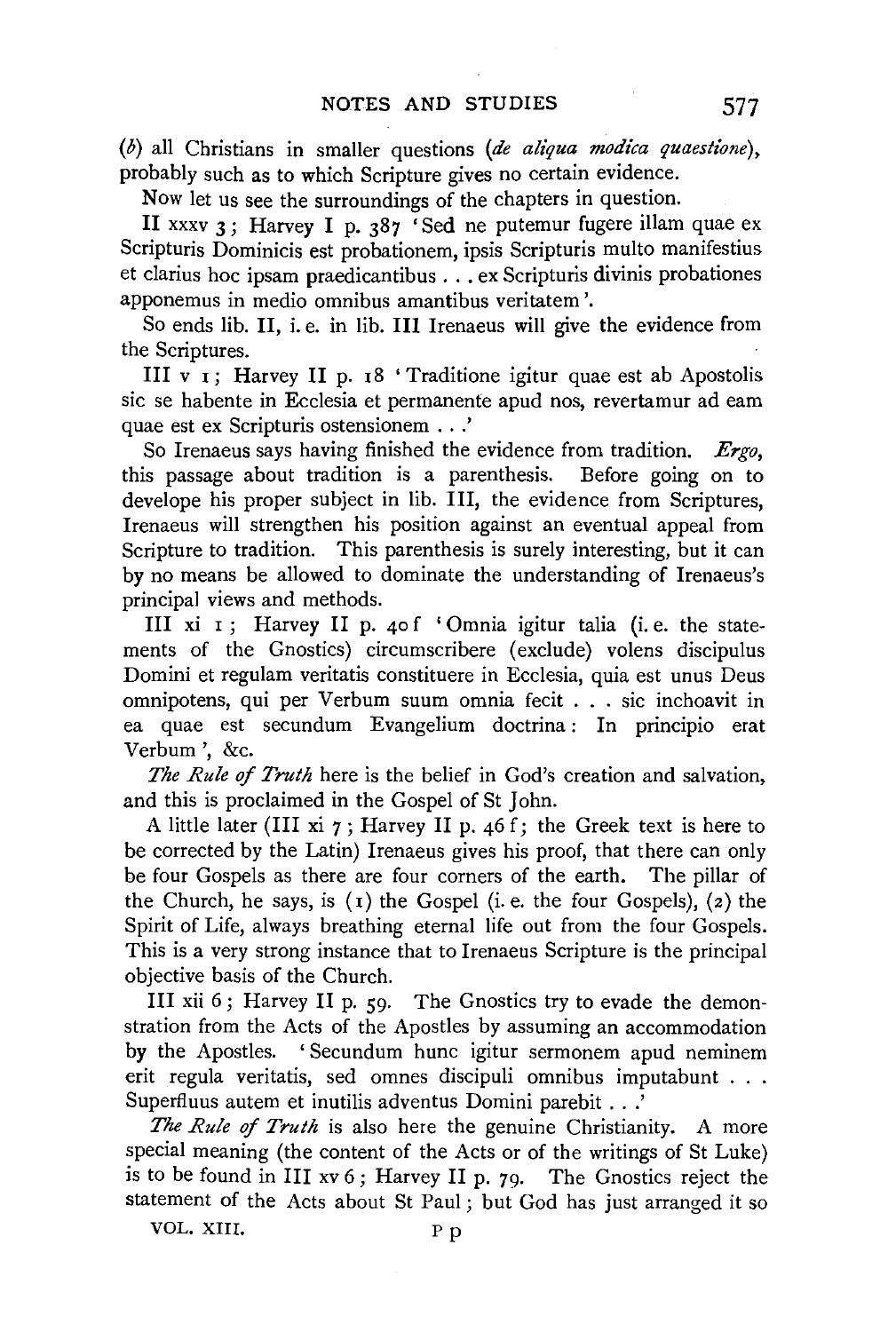## 578 THE JOURNAL OF THEOLOGICAL STUDIES

that in the Gospel written by the same author there are to be found many necessary details 'ut sequenti testificationi eius, quam habet de actibus et doctrina Apostolorum, omnes sequentes, et regulam veritatis inadulteratam habentes salvari possint '.

IV xxxv 5; Harvey II p. 276 'Nos autem unum et solum verum Deum doctorem sequentes et regulam veritatis habentes eius sermones . . .'

In this clearest of all passages *The Rule of Truth* is the Words of God contained in Scripture (A.T. and N.T.).

In the *Epideixis* we find in c. 1 the expression *Body of Truth,* as in the above-mentioned  $Adv.$  haer. I ix  $\mu$ . Twice (c. 3 and 6) we find *The Rule of Faith.* If we may trust the Armenian translator it is not correct then to assume that Irenaeus always uses the expression *Rule* of *Truth. The Rule of Faith* in both places is the main content of Christianity (as an exposition of the belief in Father, Son, and Holy Ghost).

Our result is  $:$ 

ł

1. *The Rule of Truth primarily* is not an institution, a formula, or a book ; it is Christianity itself, the genuine, apostolic Christianity.

II. That Kavwy or regula may be used for not a formal rule, but a body of doctrine, we may prove from the Latin translation. For there very often (compare Dr Kunze: *Glaubensregel, Heilige Schrift und Taufbekenntniss,* 1899, p. 322, and Becker, p. 212 f) *regula* (or *regulae)* is used of the doctrine or the main principles of the Gnostics. Only in one passage (I xx 3; Harvey I p. 180) the Greek text is preserved ; there regula stands for  $\hat{v}\pi\omega\theta\epsilon\sigma\omega$ .

Ill. *The Rule* is *the Truth* itself. The genitive is generally to be taken as gen. appos. as indicated in the above-quoted passage, II xxviii 1 ' Habentes itaque regulam ipsam veritatem '. Still we shall perhaps not press such a dilemma too strongly. *Rule of Truth* may *perhaps also* mean the Rule, which decides what is to be regarded as Truth. In the connexion *Rule of Faith* the gen. may also be taken as gen. appos. (Faith  $=$  *fides quae creditur*), but here more probable as gen. obj. = *regula credendi* (this expression is used by Novatian *De trin.* c. xvi).

IV. The Truth-which is the Rule-has a central place in the theology of Irenaeus. It comprehends the whole revelation, nay even nature, which also gives testimony to the Creator. Its main points are: the creation-the dispensation and prophecies in the Old Testament-Christ as the second Adam, His supernatural birth, His words, His death, His resurrection and ascension-the Holy Ghost-the Church--the Christian Ethics-the Eschatology. *The Rule* of *Truth* is something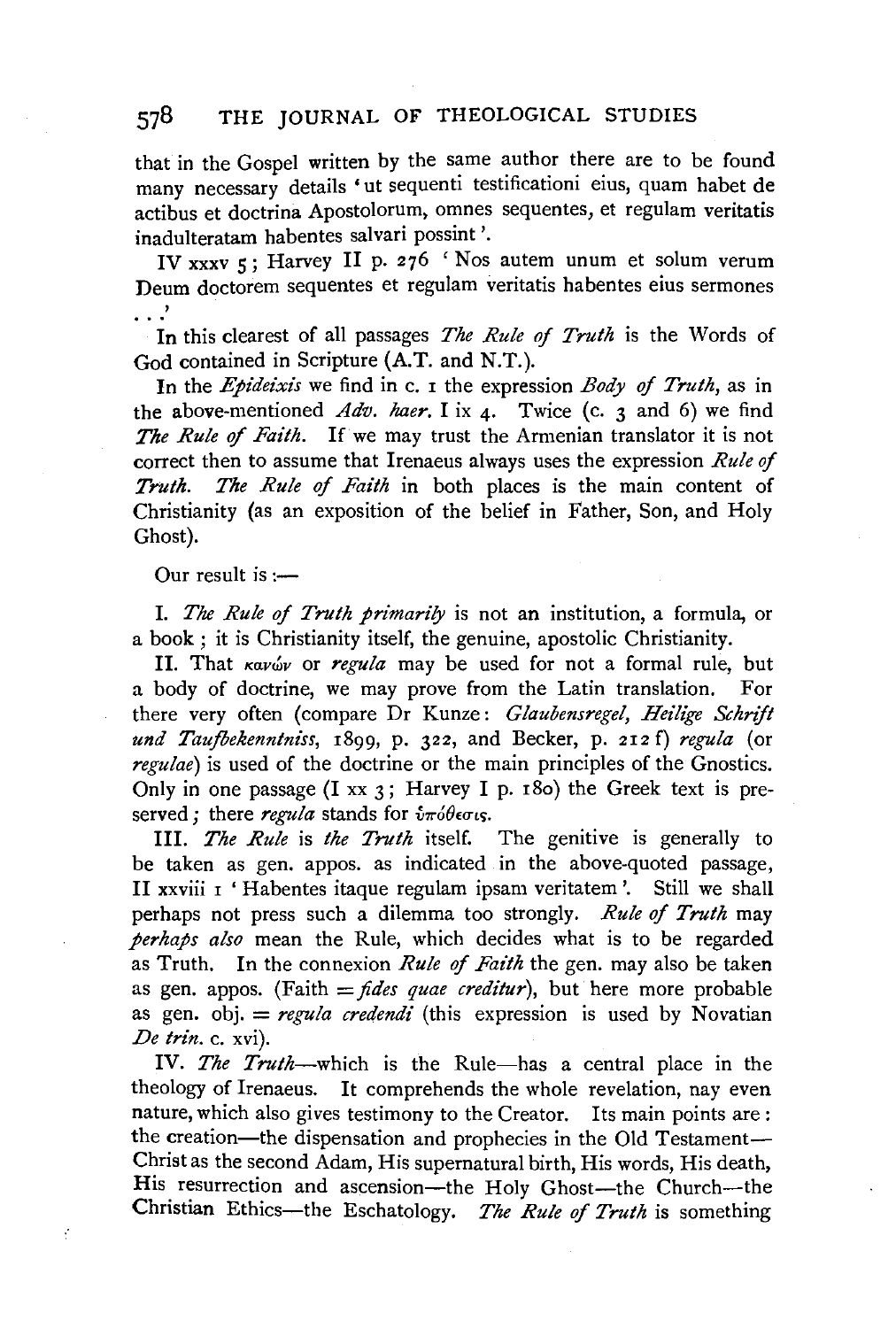positive, leading to salvation. It is not—as generally assumed—formed as against the heretics; but of course it excludes heresy just as truth excludes error.

V. This *Truth* is first to be found in Scripture, so that Scripture or some part of it occasionally may be called *The Rule of Truth.* The idea of separating Scripture from the Church never occurs to Irenaeus. But how strongly he insists on Scripture as the basis may be proved from nearly every page he wrote. Characteristic is the passage:-

V xx 1; Harvey II p. 379 'Fugere igitur oportet sententias ipsorum (the heretics) ... confugere autem ad Ecclesiam, et in eius sinu educari, et dominicis Scripturis enutriri. Plantata est enim Ecclesia Paradisus in hoe mundo. Ab omni ergo ligno Paradisi escas manducabitis, ait Spiritus Dei, id est, ab omni Scriptura dominico manducate '<br>--

VI. The same *Truth* can be found outside the Scriptures in the tradition of the Church, for materially tradition coincides with the Scripture. But never does Irenaeus call the tradition *Rule* of *Truth,*  although we should not have been astonished if he had done so.

VIL The question of a formulated Creed by Irenaeus seems to be quite doubtful. In several passages scholars generally have found a creed. Those from *Adv. haer.* have often been collected (comp. Harnack in *Patrum apostolicorum opera*, ed. major. I p. 122 f; Hahn *Bibliothek der Symbole* 3 Aufi. p. 6 f; C. A. Swainson *The Nicene and Apostles' Creeds,* 1875, p. 28 ff; A. C. McGiffert *The Apostles' Creed,* 1902, p. 48 ft); to be added are Epid. c. 3, 6, 7, 97, 100. It may be that sometimes Irenaeus hints at a Creed, but I do not see that it has been proved, and still less do I see how a reconstruction is possible.

On the question of *The Rule* of *Faith (Truth)* Caspari called Irenaeus the classical author. It would be interesting to see if the explanation we have found in his case could be justified also in the case of other authors.

I think it is the case with Polykrates of Ephesus. He says (Euseb. *hist. eccl.* V xxiv 6) that the great Christian leaders of Asia Minor kept Easter *according to the Gospel,* and the following *according to the Rule* of *Faith* probably means the same. I also think it is the case with Novatian *(De cib. jud.* c. VII; *De trinitate,* c. I, IX, XVI, XVII (Moses has put the *regula veritatis* in Gen. I), XXI, XXVI, XXIX). Only it is here more evident that Novatian uses a formulated Creednot as identical with, but as a means of arranging the description of, *The Rule of Truth.* Cyprian also (Ep. LXVIIII 7; Hartel II p. 756) supposes him to use a formulated Creed ; and he certainly is right in that, although he may be mistaken in assuming Novatian to use just the African formula *(per sanctam ecclesiam).*